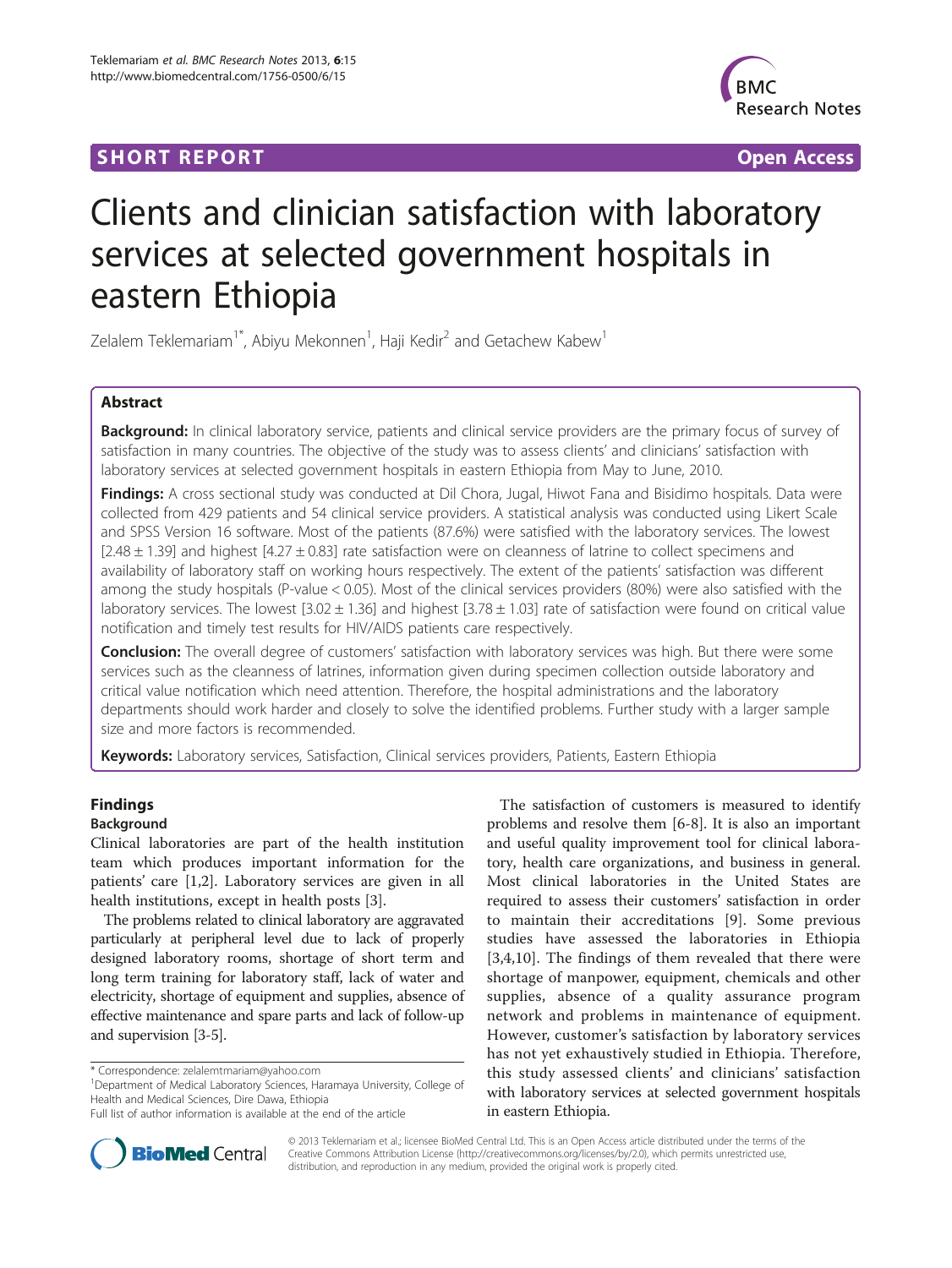| <b>Variables</b>                                    | <b>Dissatisfied</b> | Satisfied  | Neutral        | <b>Total</b> | $\mathsf{X}^2$ | df           | P-value |
|-----------------------------------------------------|---------------------|------------|----------------|--------------|----------------|--------------|---------|
|                                                     | No (%)              | No (%)     |                |              |                |              |         |
| Gender                                              |                     |            |                |              |                |              |         |
| Male                                                | 28(6.7)             | 168(40.1)  | 5              | 201(46.9)    | 1.19           | 1            | 0.28    |
| Female                                              | 24(5.7)             | 199(47.5)  | 5              | 228(54.1)    |                |              |         |
| Age                                                 |                     |            |                |              |                |              |         |
| 18-27                                               | 29(6.9)             | 141(33.7)  | 5              | 175(40.8)    | 6.02           | 4            | 0.19    |
| 28-37                                               | 9(2.1)              | 102(24.3)  | 1              | 112(26.1)    |                |              |         |
| 38-47                                               | 8(1.9)              | 67(16.0)   | 2              | 77(17.9)     |                |              |         |
| 48-57                                               | 3(0.7)              | 25(6.0)    | $\mathbf{1}$   | 29(6.8)      |                |              |         |
| $\geq 58$                                           | 3(0.7)              | 32(7.6)    | $\mathbf{1}$   | 36(8.4)      |                |              |         |
| <b>Marital status</b>                               |                     |            |                |              |                |              |         |
| Single                                              | 15(3.6)             | 99(23.6)   | $\overline{2}$ | 116(27.0)    |                |              |         |
| Married                                             | 37(8.8)             | 223(53.2)  | 8              | 268(62.5)    |                |              |         |
| Divorced                                            | 0                   | 18(4.3)    | $\mathbf 0$    | 18(4.2)      |                |              |         |
| Widowed                                             | 0                   | 27(6.4)    | $\circ$        | 27(6.3)      |                |              |         |
| <b>Educational status</b>                           |                     |            |                |              |                |              |         |
| Unable to read and write                            | 17(4.0)             | 116(27.7)  | 4              | 137(31.9)    |                |              |         |
| Able to read and write                              | 1(0.2)              | 13(3.1)    | $\mathbf 0$    | 14(3.3)      | 5.1            | 6            | 0.53    |
| $1 - 4$                                             | 4(1.0)              | 41 (9.8)   | 1              | 46(10.7)     |                |              |         |
| $5 - 8$                                             | 10(2.4)             | 84 (20.0)  | 3              | 97(22.6)     |                |              |         |
| $9 - 10$                                            | 9(2.1)              | 36 (8.6)   | $\mathbf 0$    | 45(10.5)     |                |              |         |
| $11 - 12$                                           | 6(1.4)              | 27 (6.4)   | 1              | 34(7.9)      |                |              |         |
| $12^{+}$                                            | 5(1.2)              | 50 (11.9)  | $\mathbf{1}$   | 56(13.1)     |                |              |         |
| Occupation                                          |                     |            |                |              |                |              |         |
| Government employee                                 | 8(1.9)              | 54(12.9)   | $\mathbf 0$    | 62(14.5)     | 1.70           | 6            | 0.95    |
| Merchant                                            | 7(1.7)              | 46(11.0)   | 1              | 54(12.0)     |                |              |         |
| Farmer                                              | 19(4.5)             | 110(26.3)  | 5              | 134(31.2)    |                |              |         |
| NGO's                                               | 1(0.2)              | 8(1.9)     | $\mathbf 0$    | 9(2.1)       |                |              |         |
| Retired                                             | 4(1.0)              | 36(8.6)    | 2              | 42(9.8)      |                |              |         |
| Daily laborer                                       | 8(1.9)              | 60(14.3)   | 1              | 69(16.1)     |                |              |         |
| Student                                             | 5(1.2)              | 53(12.6)   | $\mathbf{1}$   | 59(13.8)     |                |              |         |
| Residence                                           |                     |            |                |              |                |              |         |
| Urban                                               | 25 (6.0)            | 214 (51.0) | 7              | 250(58.7)    | 2.4            | $\mathbf{1}$ | 0.12    |
| Rural                                               | 27(6.4)             | 149 (35.6) | 3              | 179(41.3)    |                |              |         |
| No. times of patients visit laboratory in this year |                     |            |                |              |                |              |         |
| 1times                                              | 11(2.6)             | 59 (14.1)  | 3              | 73(17.0)     | 2.9            | 3            | 0.41    |
| 2times                                              | 10(2.4)             | 55(13.1)   | $\mathbf{1}$   | 66(15.4)     |                |              |         |
| 3times                                              | 25(6.0)             | 222 (53)   | 5              | 252(58.7)    |                |              |         |
| More than 3 times                                   | 6(1.4)              | 31(7.4)    | 1              | 38(8.9)      |                |              |         |
| Selected Hospitals name                             |                     |            |                |              |                |              |         |
| Bisidemo                                            | 6(1.4)              | 56(13.4)   | $\mathbf 0$    | 62(14.5)     |                |              |         |
| Jugal                                               | 18 (4.3)            | 77(18.4)   | 4              | 99(23.1)     |                |              |         |
| Hiwot Fana                                          | 27(6.4)             | 87(20.8)   | 6              | 120(28)      |                |              |         |
| Dil Chora                                           | 1(0.2)              | 147(35.1)  | 0              | 148(34.5)    | 36.2           | 3            | 0.00    |

## <span id="page-1-0"></span>Table 1 Distribution of socio –demographic characteristics of patient respondents by their percentage of level of satisfaction at selected hospitals in eastern part of Ethiopia, 2010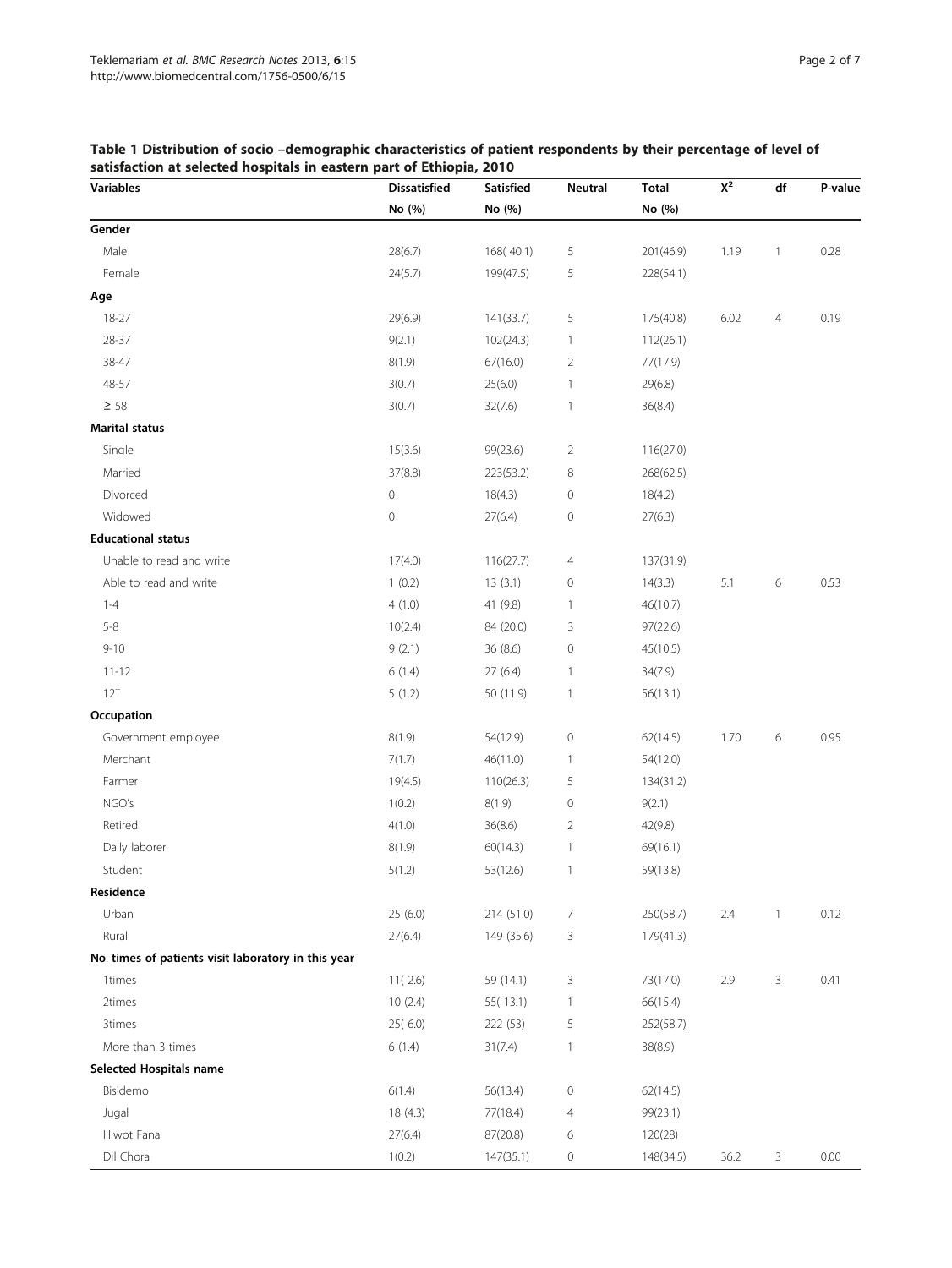<span id="page-2-0"></span>

| Table 2 Univariate and Multivariate analysis to assess predicator socio- demographic variables with the satisfaction of |  |
|-------------------------------------------------------------------------------------------------------------------------|--|
| patients at selected hospitals in eastern part of Ethiopia, 2010                                                        |  |

| <b>Variables</b>                                    | Crude OR (95% CI)  | P-value | Adjusted OR (95% CI) | P-value |
|-----------------------------------------------------|--------------------|---------|----------------------|---------|
| Gender                                              |                    |         |                      |         |
| Female                                              | 1.00               |         |                      |         |
| Male                                                | 1.38(0.77,2.48)    | 0.28    |                      |         |
| Age                                                 |                    |         |                      |         |
| $18 - 27$                                           | 1.00               |         |                      |         |
| 28-37                                               | 2.19(0.62,7.65)    | 0.22    |                      |         |
| 38-47                                               | 0.94(0.24.3.69)    | 0.93    |                      |         |
| 48-57                                               | 1.27(032.5.12)     | 0.73    |                      |         |
| $\geq$ 58                                           | 1.28(024,6.89)     | 0.77    |                      |         |
| <b>Educational status</b>                           |                    |         |                      |         |
| illiterate                                          | 1.00               |         |                      |         |
| Literate                                            | 1.05(0.57,1.95)    | 0.88    |                      |         |
| Occupation                                          |                    |         |                      |         |
| NGO's                                               | 1.00               |         |                      |         |
| Retired                                             | 0.72(0.86, 6.12)   | 0.77    |                      |         |
| Merchant                                            | 0.64(0.21, 2.01)   | 0.45    |                      |         |
| Student                                             | 0.88(0.35, 2.24)   | 0.79    |                      |         |
| Government employee                                 | 0.55(0.19, 1.54)   | 0.25    |                      |         |
| Daily laborer                                       | 0.86(0.35, 2.08)   | 0.74    |                      |         |
| Farmer                                              | 0.77(0.32, 1.87)   | 0.57    |                      |         |
| Residence                                           |                    |         |                      |         |
| Urban                                               | 1.00               |         | 1.00                 |         |
| Rural                                               | 0.63(0.35, 1.13)   | 0.12    | 0.74(0.38, 1.44)     | 0.37    |
| No. times of patients visit laboratory in this year |                    |         |                      |         |
| 1-2times                                            | 1.00               |         | $\mathbf{1}$         |         |
| More than 3 times                                   | 1.50(0.83,2.73     | 0.18    | 1.49(0.74,3.00)      | 0.27    |
| <b>Hospital name</b>                                |                    |         |                      |         |
| Bisidemo                                            | 1.00               |         |                      |         |
| Jugal                                               | 15.75(1.85,133.77) | 0.01    | 12.88(1.45,114.4)    | 0.02    |
| Hiwot Fana                                          | 34.36(4.50,262.29) | 0.00    | 29.82(3.85,231.03)   | 0.01    |
| Dil Chora                                           | 45.62(6.09,341.66) | 0.00    | 44(5.81,332.81)      | 0.00    |

## Methods

## Study area, period and design

A cross sectional study was conducted in Dil Chora, Hiwot Fana, Jugal and Bisidimo Hospitals, Ethiopia, from May to June , 2010. Dil Chora Hospital is found in Dire Dawa Administrative Council, which is 500km away from Addis Ababa. Hiwot Fana and Jugal Hospitals are found in Harari National Regional State, which is 511Km away from Addis Ababa. Bisidimo Hospital is found in eastern Hararghe , Babile Wareda, which is 20 km away from Harar. Dil Chora , Hiwot Fana , Jugal and Bisidimo hospital had four, three, two and two places for laboratory services respectively. The laboratory services

provided by these hospitals include: stool, urine, clinical chemistry, hematology, serology, CD<sub>4</sub> count, bacteriology (gram's and acid fast stain) and others. Dil Chora, Hiwot Fana, Jugal and Bisidimo hospital laboratories had average patient flow of 3000, 2430, 2010 and 1260 per month, respectively.

# Study subject, sample size and sampling procedure

All the clinical service providers (physicians and public health officers) who were on duty during the study period were included in this study. In addition, randomly selected patients who came to each hospital laboratories were interviewed.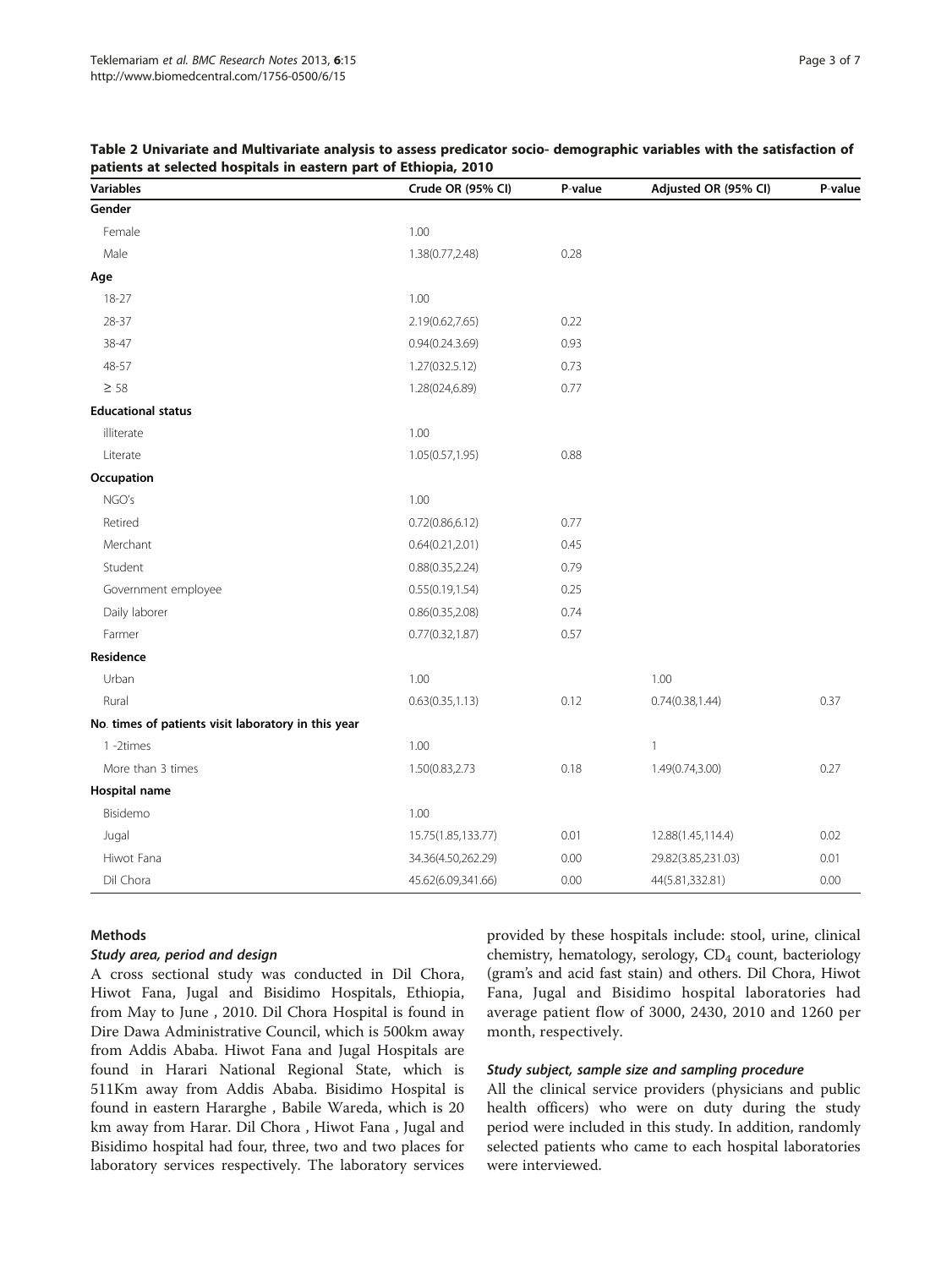| Variable                                                                    | Poor      | Fair      | Good      | Very good | <b>Excellent</b> | <b>Neutral</b> | Mean rating     | <b>Satisfied</b> |
|-----------------------------------------------------------------------------|-----------|-----------|-----------|-----------|------------------|----------------|-----------------|------------------|
|                                                                             | $No(\%)$  | $No(\% )$ | $No(\%)$  | $No(\% )$ | $No(\% )$        |                |                 | percentage       |
| Willingness to conduct laboratory investigation                             | 3(0.7)    | 7(1.6)    | 59(13.8)  | 224(52.5) | 134(31.4)        |                | $4.12 \pm 0.75$ | 97.2             |
| Location of the laboratory in the hospital                                  | 28(6.6)   | 19(4.5)   | 7818.4)   | 227(53.5) | 72 (17)          | 5              | $3.70 \pm 1.02$ | 88.2             |
| Cleanness and attractiveness of the laboratory room                         | 8(1.9)    | 11(2.6)   | 100(23.9) | 201(48.1) | 98(23.4)         | 9              | $3.89 \pm 0.86$ | 95.5             |
| Availability of laboratory staff on working hours                           | 6(1.4)    | 6(1.4)    | 51(12.1)  | 167(39.5) | 193(45.6)        | 3              | $4.27 \pm 0.83$ | 97.2             |
| courtesy of laboratory staff                                                | 12(2.8)   | 17(4.0)   | 77(18.2)  | 233(55.2) | 83(19.7)         | 5              | $3.85 \pm 0.88$ | 93.1             |
| Conduct of laboratory staff during specimen<br>collection like blood        | 11(3.2)   | 14(4.1)   | 68(20.1)  | 198(58.4) | 48(14.2)         | 86             | $3.76 \pm 0.86$ | 92.6             |
| Information given during specimen collection<br>outside the laboratory room | 129(34.0) | 31(8.2)   | 70(18.5)  | 133(35.1) | 16(4.2)          | 49             | $2.67 \pm 1.36$ | 57.8             |
| Location of latrine to collect specimens                                    | 70(19.3)  | 30(8.3)   | 77(21.2)  | 170(46.8) | 16(4.4)          | 66             | $3.09 \pm 1.22$ | 72.5             |
| Cleanness of latrine to collect specimens                                   | 146(40.0) | 43(11.8)  | 46(12.6)  | 116(31.8) | 14(3.8)          | 63             | $2.48 \pm 1.39$ | 75.6             |
| Length of time to take results back to physician                            | 37(8.8)   | 48(11.4)  | 118(28.0) | 151(35.9) | 67(15.9)         | 8              | $3.39 \pm 1.15$ | 80.0             |
| Perception about quality of laboratory results                              | 10(2.4)   | 34(8.0)   | 94(22.2)  | 218(51.5) | 67(15.8)         | 6              | $3.70 \pm 0.91$ | 89.6             |
| Language of laboratory staff used to communicate                            | 14(3.3)   | 17(4.0)   | 60(14.0)  | 176(41.0) | 162(37.8)        | $\mathbf{0}$   | $4.06 \pm 0.98$ | 92.8             |
| *General satisfaction by the hospital laboratory                            | 15(3.6)   | 37(8.8)   | 132(31.5) | 216(51.6) | 19(4.5)          | 10             | $3.45 \pm 0.85$ | 87.6             |

<span id="page-3-0"></span>Table 3 Rate of patients' satisfaction by different measuring item of laboratory services at selected study hospitals at eastern part of Ethiopia, 2010

\* It was calculated from single question.

The sample size for the patients was determined by using  $P = 0.5$ , margin of error 0.05 and a non respondent rate of 10%. Therefore 429 patients were included. Then it was distributed proportionally to each hospitals based on the average patient flow per month. A total of 148, 120, 99 and 62 patients were included from Dil chora, Hiwot Fana, Jugal and Bisidemo hospitals, respectively. While 15, 13, 14 and 12 clinical service providers were included from Hiwot Fana , Jugal , Dil Chora and Bisedimo hospital, respectively.

## Methods of data collection and measurement

A. Patients Data were collected by face-to-face interview using structured questionnaire. The patients who had finished their laboratory examinations and returned to Out Patient Department (OPD) and willing to participate in this study were interviewed. The questionnaire contained the socio-demographic characteristic, length of time to take results, the availability of laboratory staff on working hours, location and cleanness of latrine and other.

B. Clinical service providers A self administered questionnaire was given to physicians and public health officers and then collected at the end of each day. The questionnaire contained the socio-demographic characteristic, courtesy of the laboratory staff, critical value notification, courier service, reliability of test results, provision of a timely test results for HIV/AIDS patients care and others.

## Statistical analysis

Data entry and analysis was made using SPSS 16 software. A 5 point Likert Scale rating of Poor (1-point) ,Fair (2-points), good (3-points), very good (4-points) and excellent (5point) were used. Association of the variables was checked by using Chi-square test. P-value < 0.05 was considered as statistically significant. Univariate and multivariate logistic regression was employed to determine the possible socio-demographic characteristics associated with the level of satisfaction. A variable with  $P < 0.2$  in univariate analysis was included in multivariate analysis. Poor and fair responses were considered as dissatisfied, whereas good, very good and excellent were considered as satisfied. Clients with neutral rating responses were excluded. The percentage satisfaction or dissatisfaction was calculated by dividing the number of satisfied or dissatisfied responses by the total number respondents excluding neutral response ratings, respectively.

The overall rate of satisfaction by Likert scale was calculated as (No. of excellent rating  $x5$ ) + (No. of very good rating  $x4$ ) + (No. of good rating  $x3$ ) + (No. of fair rating  $x2$ ) + ( No. of poor rating x1) divided by the total number of ratings (1–5) for the specific laboratory service. While the percentage of excellent, very good, good, fair or poor rating was calculated by dividing the number of excellent, very good, good, fair or poor rating by the total number of ratings (1–5) for specific laboratory service, respectively.

Ethical consideration Ethical clearance was obtained from Institutional Research and Ethical Committee of Haramaya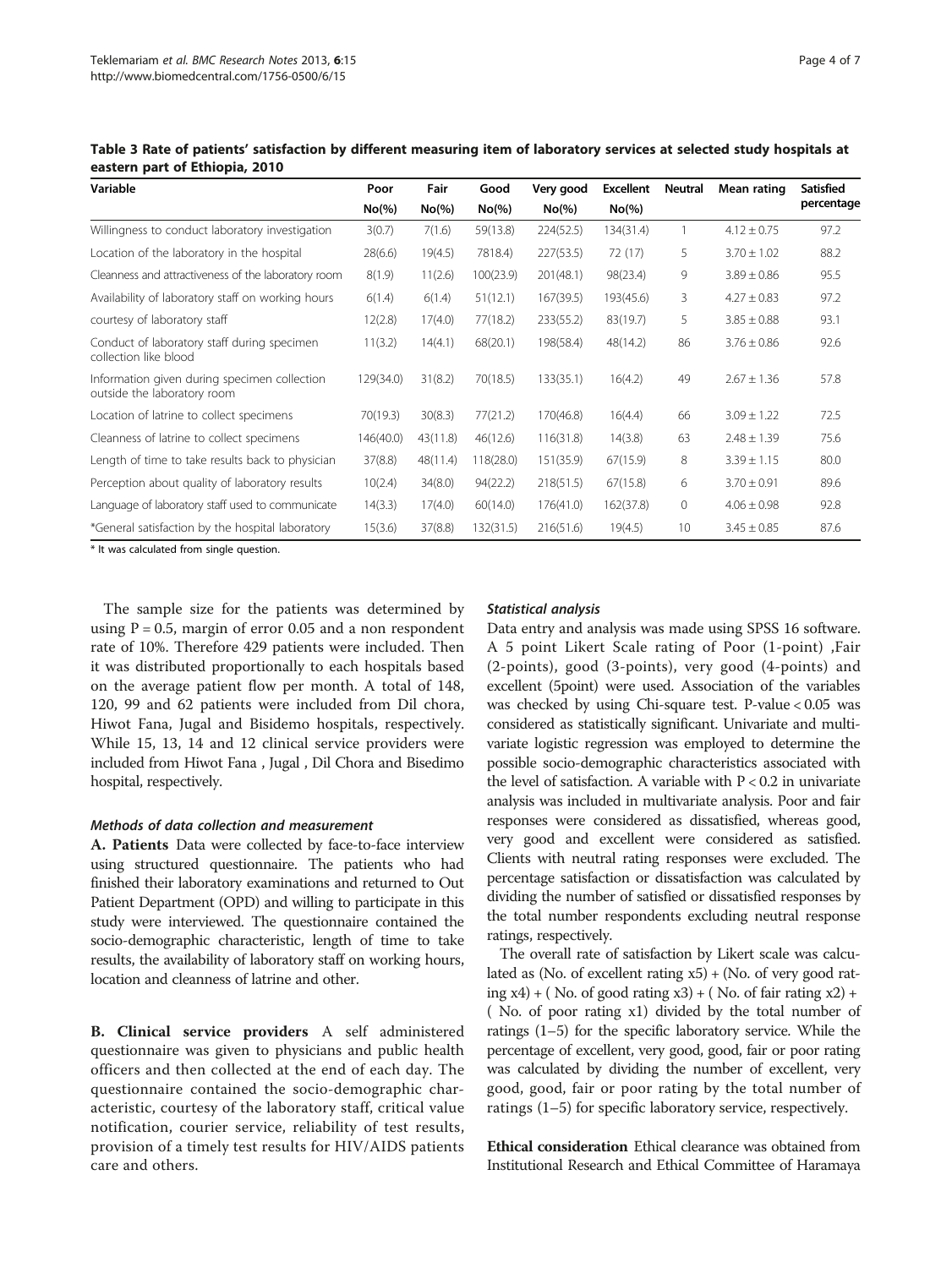<span id="page-4-0"></span>

University. Questionnaires were distributed after getting informed and signed consent from the respondents.

## Results

## Socio-demographic characteristics of the participants

A total of 429 patients and 54 clinical service providers participated in this study. Among the study subjects, 53.1% of the patients and 31.5% of the clinical services providers were female. The mean  $\pm$  SD of the patients and clinical services providers' age were  $34 \pm 13.8$  and  $30 \pm 9.2$  years, respectively.

The distribution of patient participants with regard to educational status and residence revealed that 31.9% were illiterate (unable to read) and 58.7% were urban residents. Majority, (40.8%), of patient respondents were also in the age group of 18–27 years, 31.2% were farmer and 62.5% were married (Table [1\)](#page-1-0).

# Degree of satisfaction of the patients

Most of the patients (87.6%) were satisfied with the laboratory services. Rate of satisfaction was statistically different by the study hospitals (P-value  $< 0.05$ ). More females than males, urban dwellers than rural residents, illiterates than literates, and clients who visited a laboratory three times were than those who visited less than three times were satisfied. Similarly rate of satisfaction is higher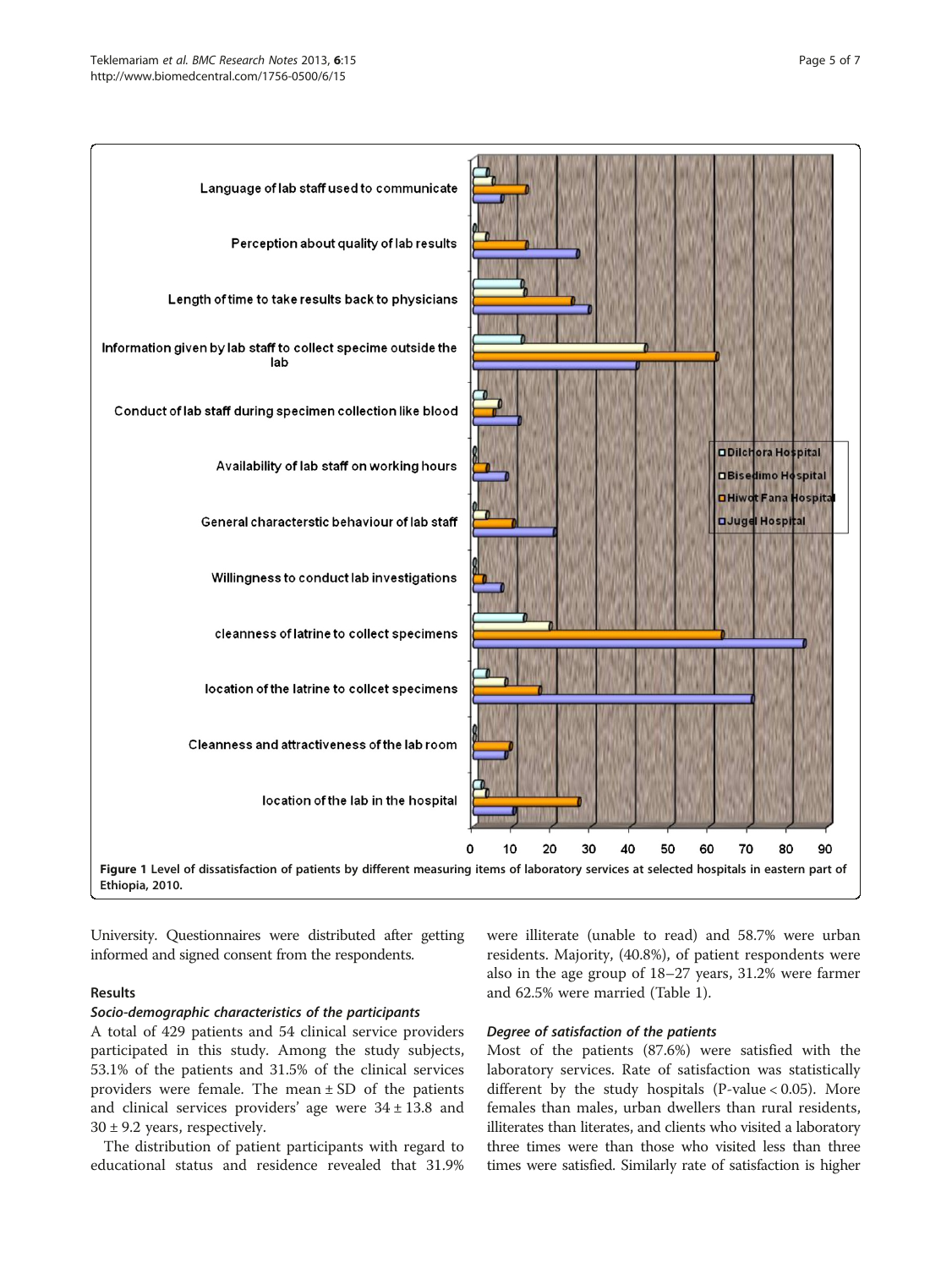Table 4 Rate and percentage of satisfaction of clinical service providers by different measuring items of Laboratory services at selected hospitals in eastern part of Ethiopia, 2010

| Variable                                                       |                              | Fair<br>Poor |           | Good<br>Very good |           | <b>Excellent Neutral</b> | Mean            | <b>Satisfied</b> |
|----------------------------------------------------------------|------------------------------|--------------|-----------|-------------------|-----------|--------------------------|-----------------|------------------|
|                                                                | $No(\% )$                    | $No(\%)$     | $No(\% )$ | $No(\% )$         | $No(\% )$ |                          | rating          | percentage       |
| Availability of laboratory staff on working hours              | 1(2)                         | 4(8)         | 19(38)    | 13(26)            | 13(26)    | $\overline{4}$           | $3.66 \pm 1.02$ | 90.0             |
| Courtesy of laboratory staff                                   | 1(2)                         | 8(16)        | 23 (46)   | 10(20.0)          | 8(16)     | $\overline{4}$           | $3.32 \pm 1.00$ | 82.0             |
| Adequacy of test menu on laboratory request format             | 1(2.0)                       | 5(10.0)      | 14(28.0)  | 20(40.0)          | 10(20.0)  | $\overline{4}$           | $3.66 \pm 0.98$ | 88.0             |
| Critical value notification of the laboratory staff            | 8(16.3)                      | 11(22.4)     | 11(22.5)  | 10(20.4)          | 9(18.4)   | 5                        | $3.02 \pm 1.36$ | 61.2             |
| Satisfaction by departmentalization of the hospital laboratory | 1(2)                         | 4(8.1)       | 17(34.7)  | 20(40.8)          | 7(14.2)   | 5                        | $3.57 \pm 0.91$ | 89.8             |
| Specimen collection of the laboratory staff                    | 7(13.5)                      | 3(5.7)       | 13(25.0)  | 19(36.5)          | 10(19.2)  | $\overline{4}$           | $3.42 \pm 1.26$ | 84.0             |
| Courier service of the laboratory                              | 4(8.1)                       | 6(12.2)      | 20(40.8)  | 8(16.3)           | 11(22.4)  | 5                        | $3.33 \pm 1.10$ | 79.6             |
| Quality/reliability of laboratory test results                 | 2(4.1)                       | 8(16.3)      | 15(30.6)  | 20(40.8)          | 4(8.2)    | 5                        | $3.33 \pm 0.99$ | 79.6             |
| Reporting of complete test results                             | 2(4.0)                       | 10(20.0)     | 15(30.0)  | 20(40.0)          | 3(6.0)    | $\overline{4}$           | $3.27 \pm 0.97$ | 76.0             |
| Laboratory staff in avoiding missing of laboratory results     | 2(3.9)                       | 6(11.7)      | 25(49.1)  | 10(19.6)          | 8(16)     | 3                        | $3.31 \pm 1.00$ | 84.3             |
| Timely test results for HIV/AIDS patients care                 | $\qquad \qquad \blacksquare$ | 8(16.3)      | 8(16.3)   | 20(40.8)          | 13(26.5)  | 5                        | $3.78 \pm 1.03$ | 83.7             |
| Getting urgent results on time                                 | 1(2.0)                       | 6(12.0)      | 9(18.0)   | 28(56.0)          | 6(12.0)   | $\overline{4}$           | $3.64 \pm 0.92$ | 86.0             |
| STAT test results on time                                      | 2(4.0)                       | 4(8.0)       | 14(28.0)  | 20(40.0)          | 10(20.0)  | $\overline{4}$           | $3.64 \pm 1.03$ | 88.0             |
| *General satisfaction by the hospital laboratory               | 4(8.0)                       | 6(12.0)      | 15(30.0)  | 10(20.0)          | 15(30.0)  | $\overline{4}$           | $3.49 \pm 1.27$ | 80.0             |

\* It was calculated from single question.

among clients in age group of 18–27 years and farmers compared to other occupation. However the differences were not statistically significant for all socio-demographic characteristics described above (P > 0.05) (Tables [1](#page-1-0) and [2](#page-2-0)).

#### Univariate and Multivariate analysis

In univariate analysis, only selected hospital, number time patients visit laboratory this year and residence was significantly associated with the percentage of patient's satisfaction  $(P < 0.2)$ . However, in multivariate analysis patients visiting Dil Chora hospital were the most satisfied group (AOR = 44; CI: 5.81- 332.81) (Table [2](#page-2-0)).

In Likert Scale, the overall mean rate of satisfaction of patients by the laboratory services was  $3.45 \pm 0.85$ . The mean rate of satisfaction for different aspects of laboratory services ranged from  $2.48 \pm 1.39$  to  $4.27 \pm 0.83$ . Cleanness of latrine and information given for specimen collection outside the laboratory room were given the lowest mean rating of  $2.48 \pm 1.39$  and  $2.67 \pm 1.31$  respectively. Higher mean rating of satisfaction was obtained for availability of laboratory staff on working hours  $(4.27 \pm 0.83)$  and willingness to conduct laboratory investigation  $(4.12 \pm 1.62)$ as shown in Table [3](#page-3-0).

The highest dissatisfaction was observed by cleanness and location of the latrine to collect specimens in Jugal and information given by the laboratory staffs to collect specimens in Hiwot Fana Hospital (Figure [1](#page-4-0)).

## Degree of satisfaction of clinical service providers

The overall percentage of satisfied clinical services providers by the laboratory services was 80.0%. Based on responses

from Likert Scale, overall mean rate of satisfaction was  $3.49 \pm 1.27$ . The lowest  $[3.02 \pm 1.36]$  and the highest  $[3.78 \pm 1.03]$  rate of satisfaction were found for critical value notification and timely test results for HIV/AIDS patients care, respectively (Table 4).

#### Discussion

The overall mean rating of satisfaction by patients was  $3.45 \pm 0.85$ , which is lower than a study conducted in a student run medical clinic, in which mean satisfaction of 4.41 has been reported [[11](#page-6-0)]. This could be due to differences in the setups of the laboratory. The percentage of satisfaction was similar to a study on laboratory service in antiretroviral therapy clinics in Addis Ababa, Ethiopia [[12\]](#page-6-0). But it was higher than another study carried in Eastern Ethiopia [\[13\]](#page-6-0). This might be due to the large number of trained medical laboratory professionals deploying in the services. In addition, it might be due to availabilities of different laboratory services.

The level of satisfaction of the patients was not statistically different by educational status and residence, and which is similar to the finding by Abdosh [[13](#page-6-0)]. However it was statistically different by the study hospitals. This could be due to the basic difference in infrastructure, roles of the respective hospital administrations, financial and human resources.

Higher rate of patient's satisfaction was on the availability of laboratory staff on working hours and willingness to conduct laboratory investigation. Lower rate was obtained on provision of appropriate information to patients. Similarly, lack of explanation about the system